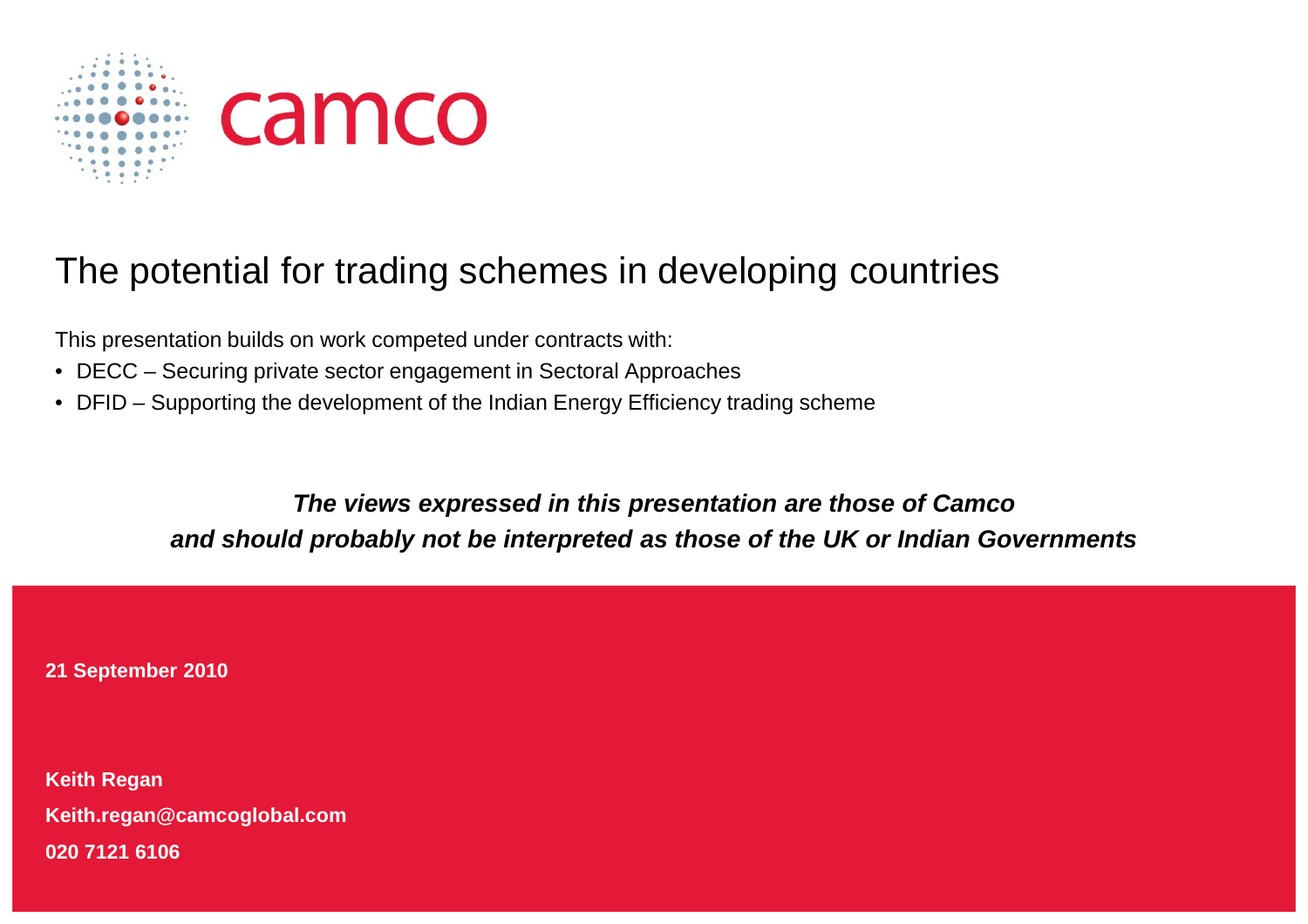

- •• The CDM is in need of reform, especially for more advanced developing countries
- $\bullet$ • International finance needs to be scaled-up and as a result sector-wide approaches have been raised
- •• This presentation puts forward an alternative to sectoral trading, sectoral crediting, "no lose" sectorbased targets, nested CDM etc. etc.
- •• It argues that an intensity-based carbon or energy efficiency trading scheme is an attractive solution
- • It is a solution that:
	- •• Addresses "additionality" in an economically robust way, but that yet is very simple
	- $\bullet$ • Could generate large flows of carbon credits (and hence investment capital)
	- •• Can be credited as a single, national "project" (/NAMA)
	- $\bullet$ Allows for economic growth in developing countries
- •- Allows for economic growth in developing countries<br>- This presentation uses the Indian PAT scheme as a working example of how this can work, and then goes into some of the economics – for which I apologise in advance….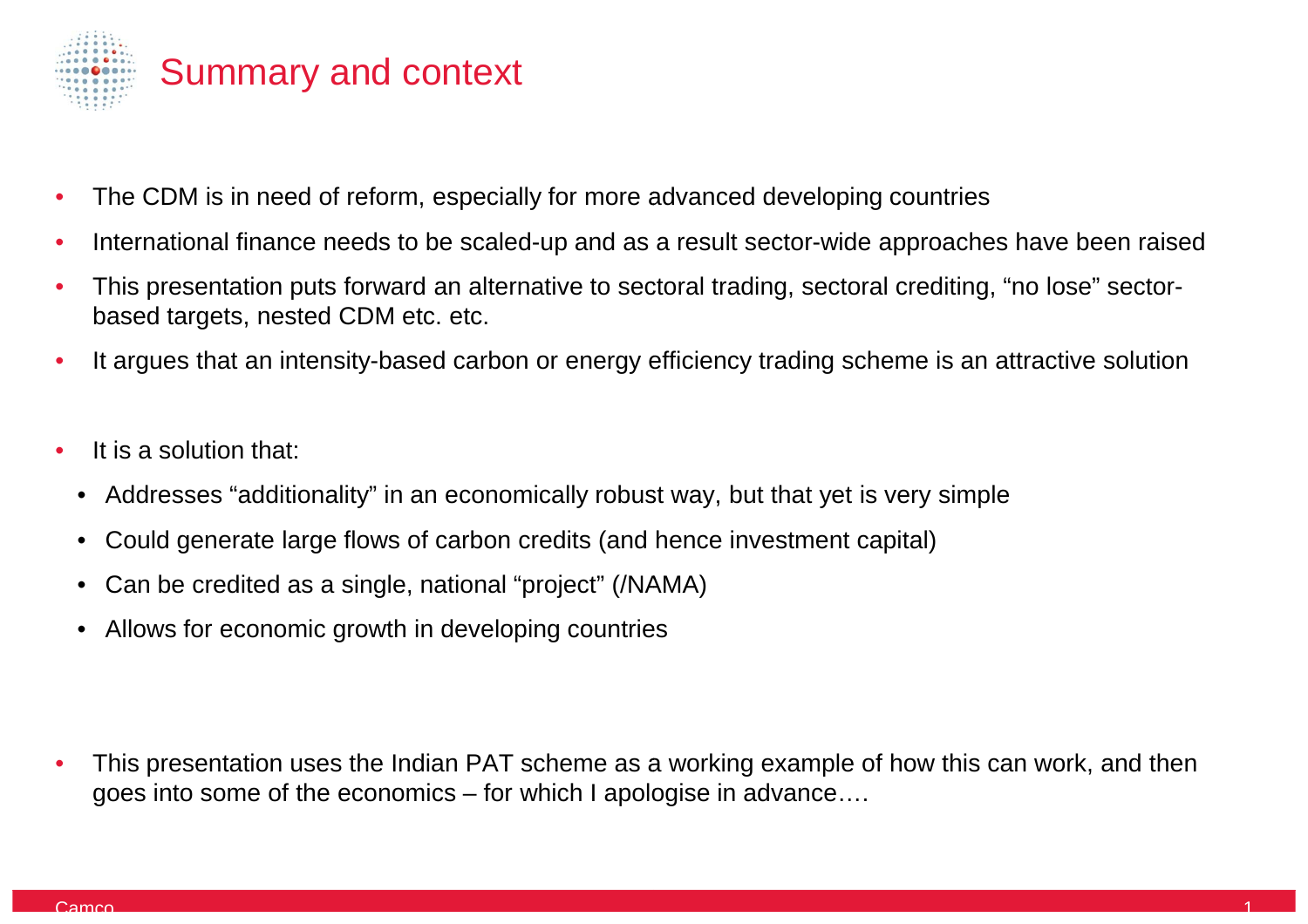

# The Indian Perform Achieve and Trade scheme (PAT)

- • $\bullet$  India has a carbon intensive generation mix with coal and oil contributing 80%
- • Key drivers for the policy are domestic:
	- competitiveness in a globalised market
	- $\bullet~$  energy security in the context of high forecasts
- •• 9 energy intensive sectors covered, 714 of the largest energy **producers** and users
- •**•** Installations are given energy intensity targets: it will be mandatory and measured in tonnes of oil (e)
- • $\bullet$  If participants beat the target, they are awarded energy saving certificates – if they fail to meet the target, they have to buy other installations' surplus certificates
- •• It is a domestic policy measure that follows a domestic-interest agenda

However….

- •**• Improving energy efficiency is a good proxy for emission reductions**
- $\bullet$ **• International carbon finance could be used to drive higher EE targets**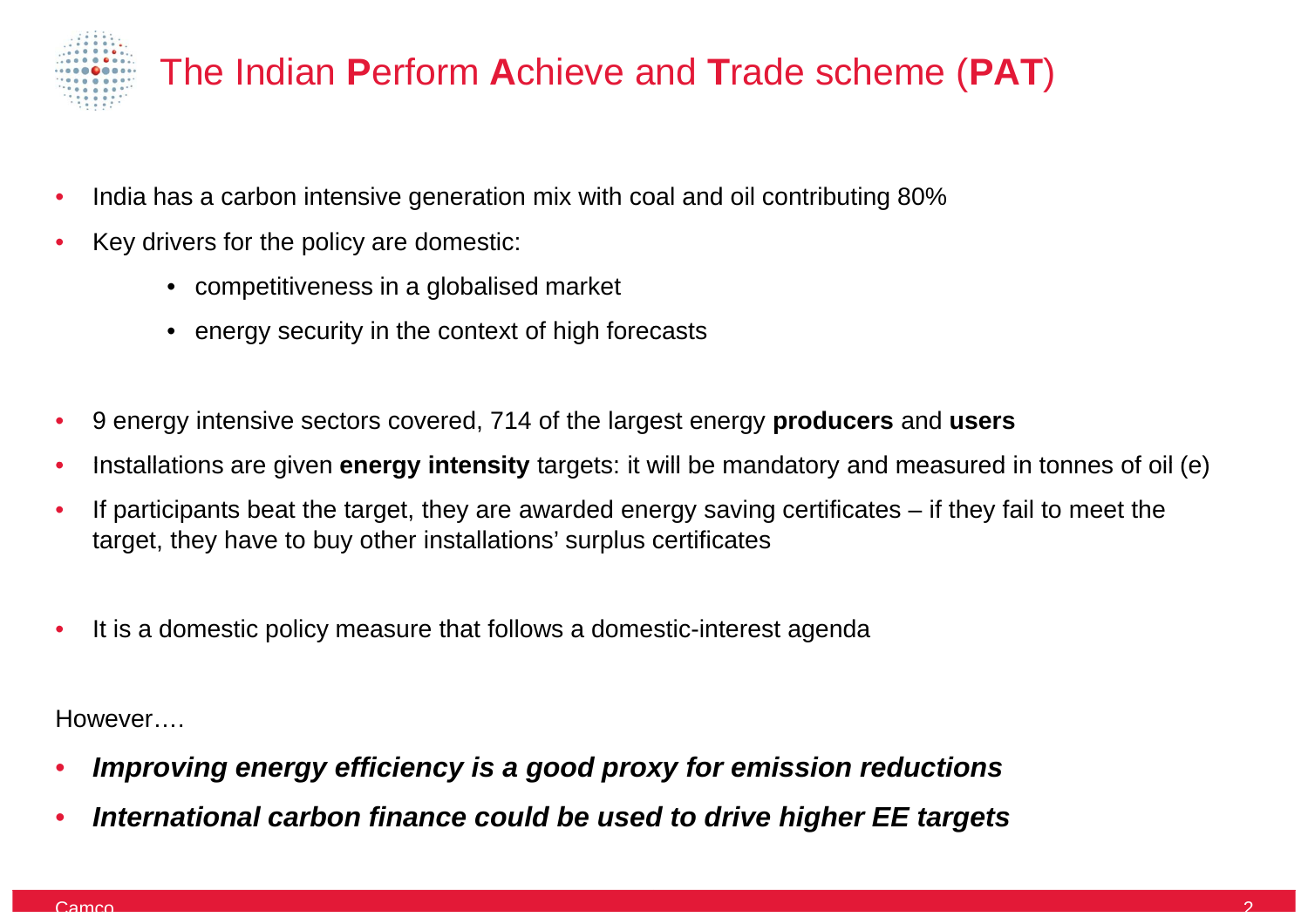

**Cost of** 

#### The standard MAC curve…



Carbon saving investments resulting in a net benefit to industry<br>Carbon saving investments resulting in a net cost to industry<br>ies Carbon saving investments resulting in a net cost to industry

- •• In theory, projects with positive NPVs should already have been identified and undertaken (hashed area). Historically this has not held true because of market imperfections (management awareness, capital availability)
- •• The blue block-shaded area represents the area under the MAC curve where the cost of investment in emission reduction projects outweighs the benefits of reduced costs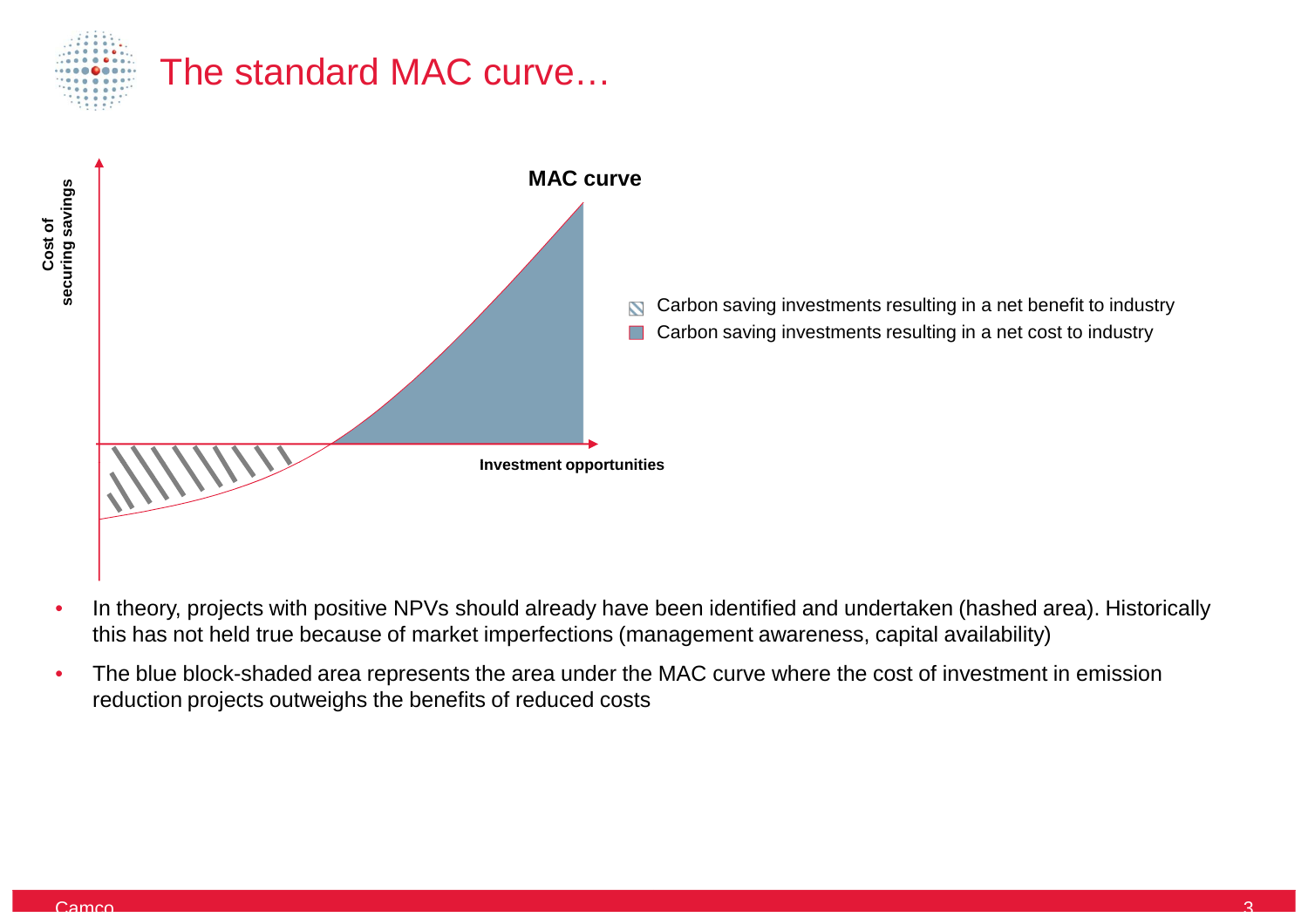## Some schemes have suffered from "zero" price issues



- •• In theory, projects with positive NPVs should already have been identified and undertaken. Historically this has not held true because of market imperfections (management awareness, capital availability)
- •• The blue block-shaded area represents the area under the MAC curve where the cost of investment in emission reduction projects outweighs the benefits of reduced costs
- •• When the target for abatement is set to the left of point A, there should be a zero price for the allowance (once the market as found its equilibrium point – q.v. EU ETS Phase 1)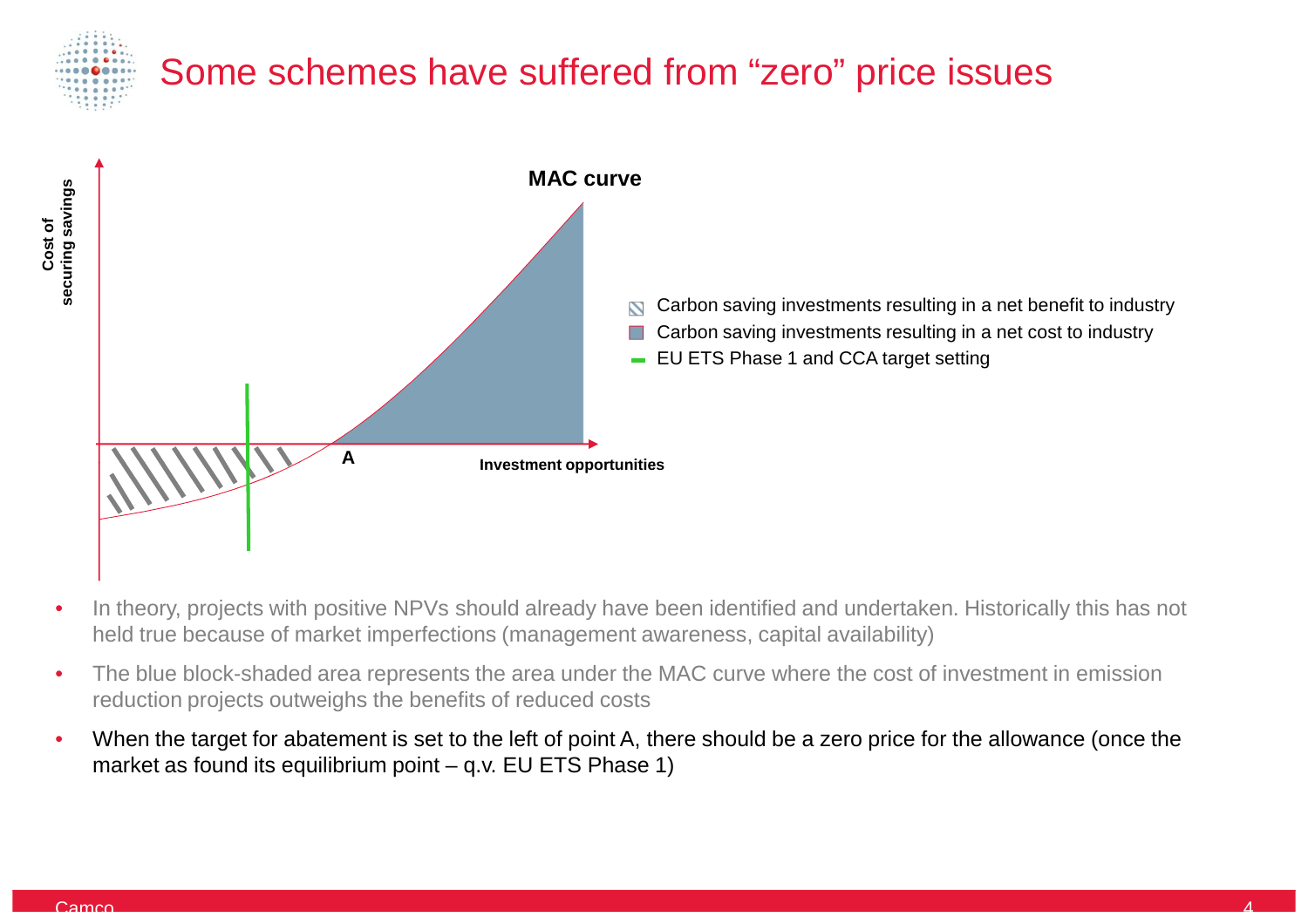

**Cost of** 

# Key Point 1: Using a trading scheme to "discover" additionality



Carbon saving investments resulting in a net benefit to industry Carbon saving investments resulting in a net cost to industry

- •• If there is to be an Carbon price >0, the scheme target (represented by the black vertical line) will need to be located in the blue-shaded area of the MAC curve.
- •• To use CDM language, the black line above could be said to represent the boundary between "additional" and nonadditional projects
- •• It is my hypothesis that the area to the right of point A could, or even should, be funded through international finance
- •**A positive trading price = a cost to industry = "addition onal" action**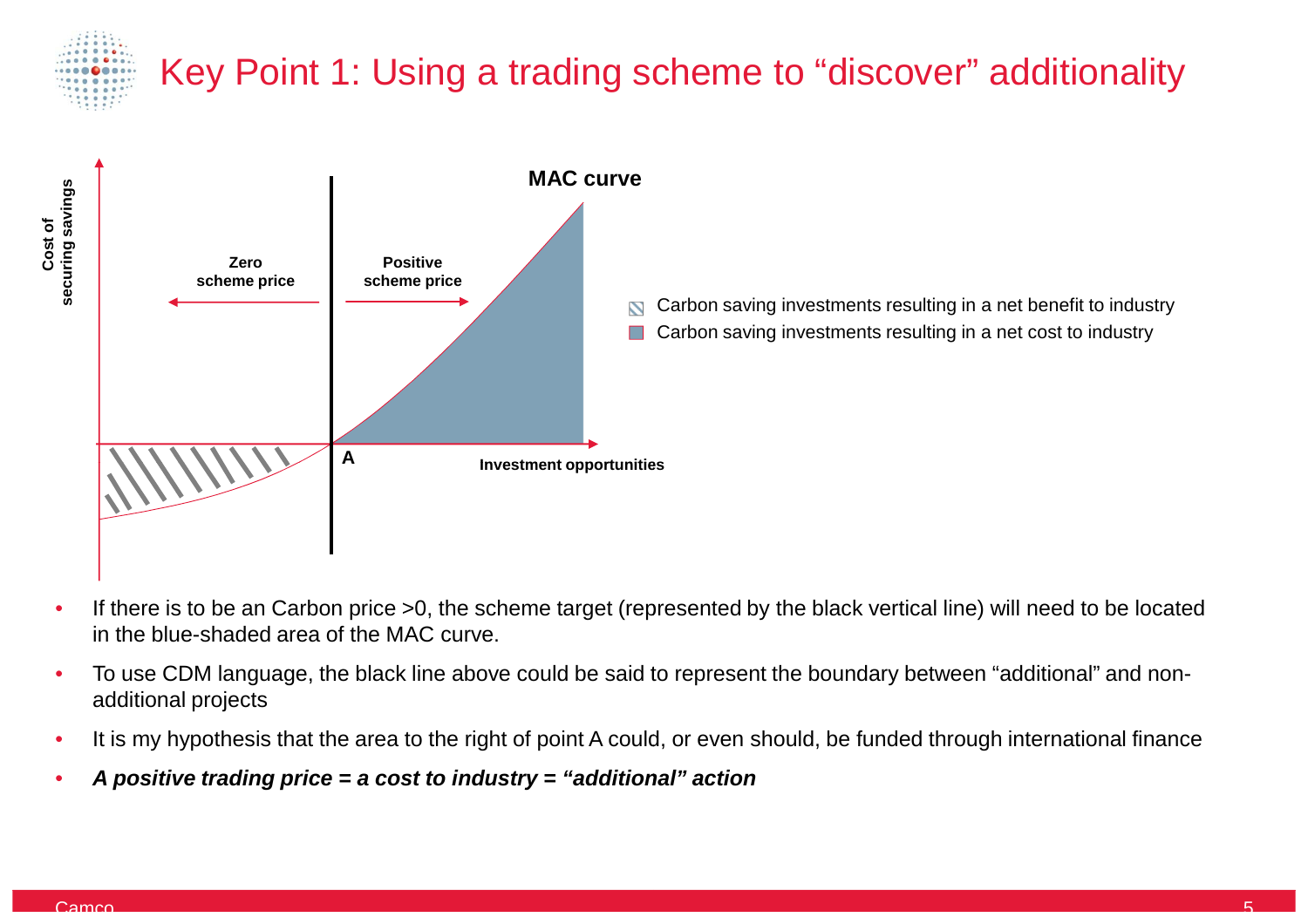# Robust trading schemes could be supported through Fast Start



Carbon saving investments resulting in a net benefit to industry<br>Carbon saving investments resulting in a net cost to industry<br>ies Carbon saving investments resulting in a net cost to industry

- •• Non Annex I Government sets a scheme carbon saving target that results in a "cost of compliance" X
- •**Area B could be viewed as "CBDR" contribution**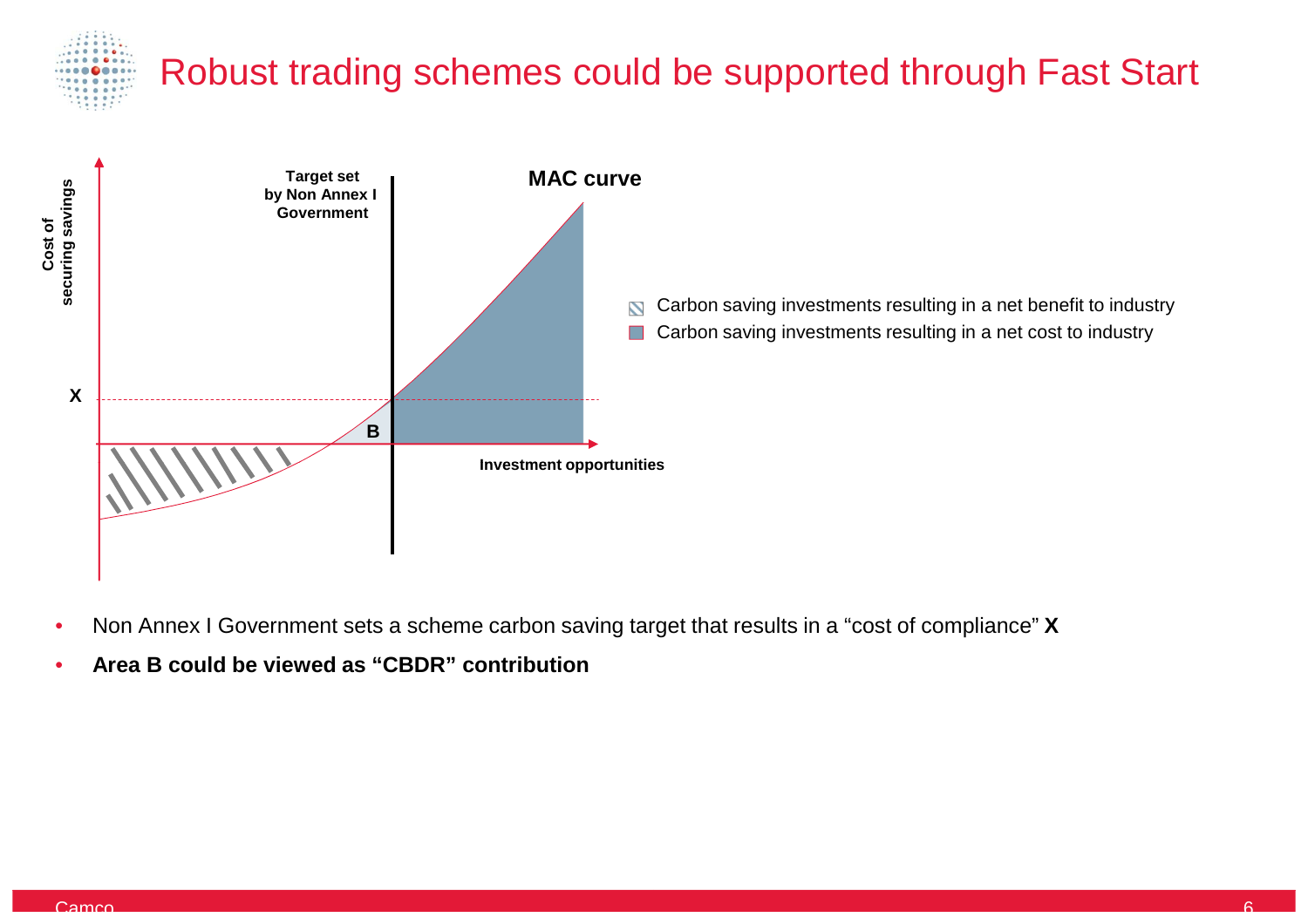

## A different way of looking at the same areas: the PAT scheme



**Time**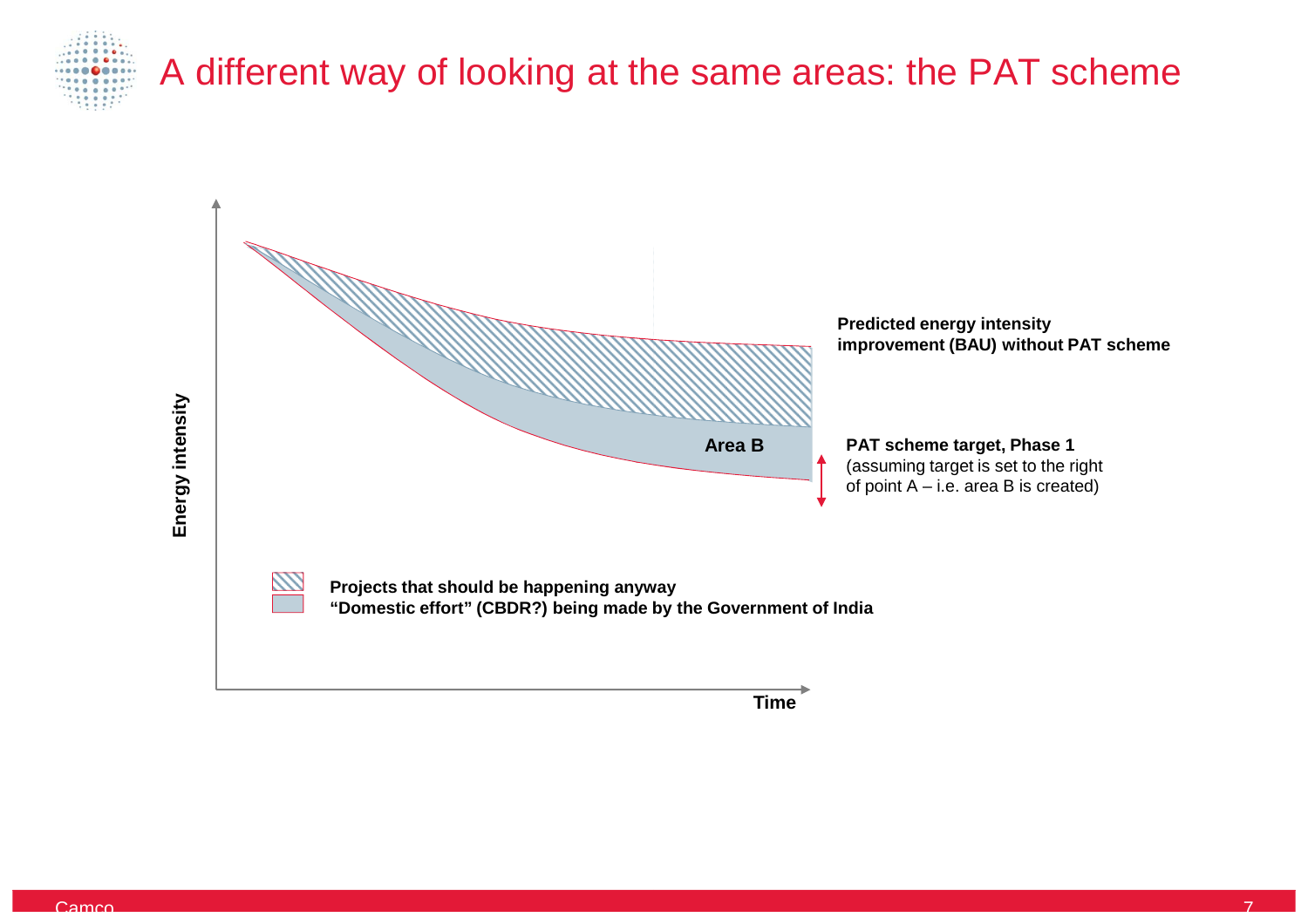

# Key Point 2: Using International Finance to fund deeper targets



**Time**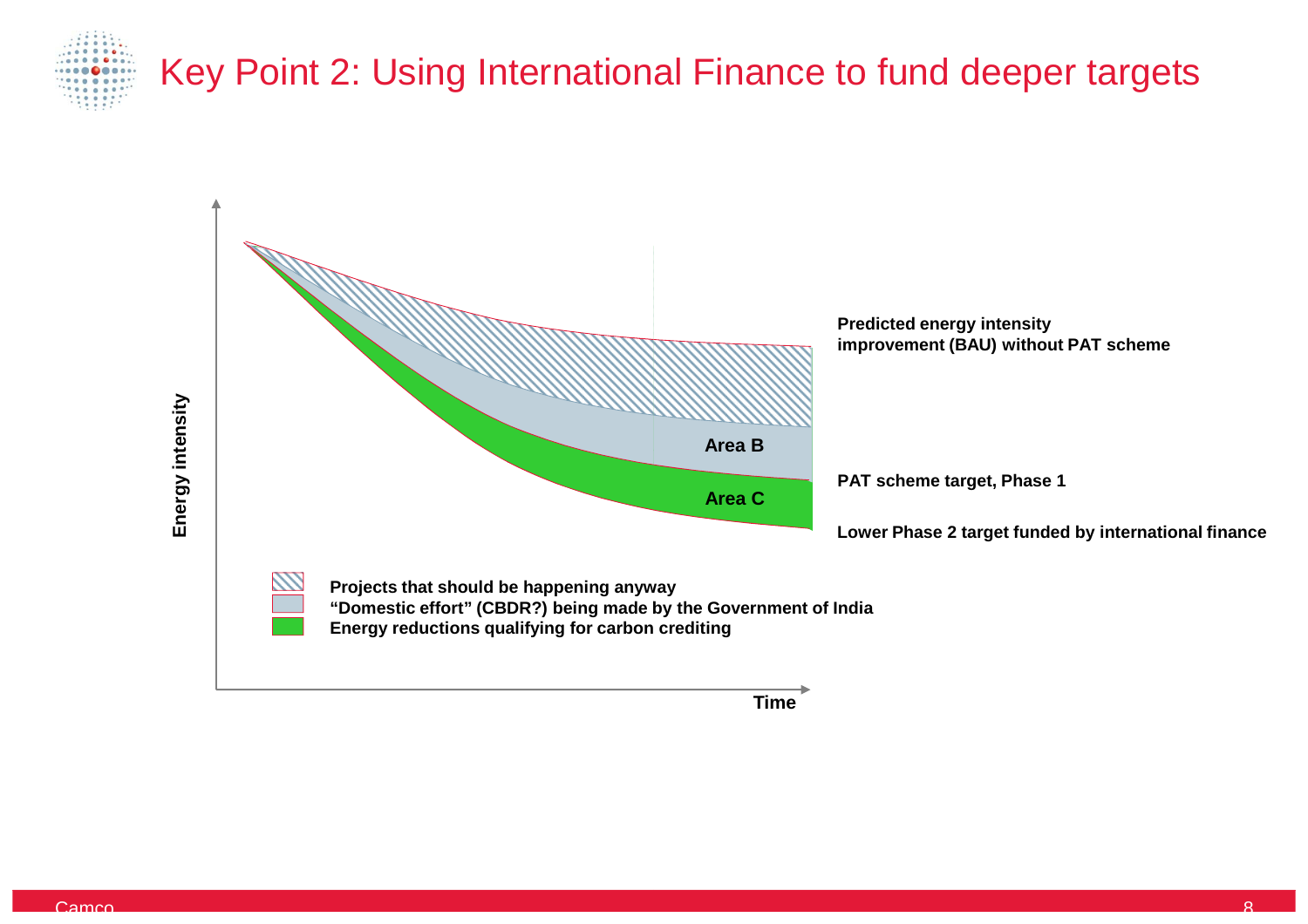

# Three mechanisms to deepen the target (and generate finance)



Carbon saving costs to industry as a result of the trading scheme International finance to help support increased savings

- 1. Allowing an international link where trading scheme participants can exchange scheme allowances for carbon credits (e.g. CERs issued by the UNFCCC). This reduces the supply of allowances in the scheme, thereby "tightening" supply. This approach would inflate the domestic scheme price up to the international carbon price level. The carbon revenue would flow directly to industry
- 2. Non Annex I Government buys and retires scheme allowances during trading period in exchange for carbon credits. By limiting its intervention, the Non Annex I government could exert control on how high the domestic price was allowed to climb. The carbon revenue would flow to the Non Annex I Government
- 3. Non Annex I Government tightens the overall targets upfront or during a periodic review (e.g. between Phase 1 and Phase 2). The Non Annex I Government would receive a one-off payment (which could be carbon credits) to reflect the deepening of the targets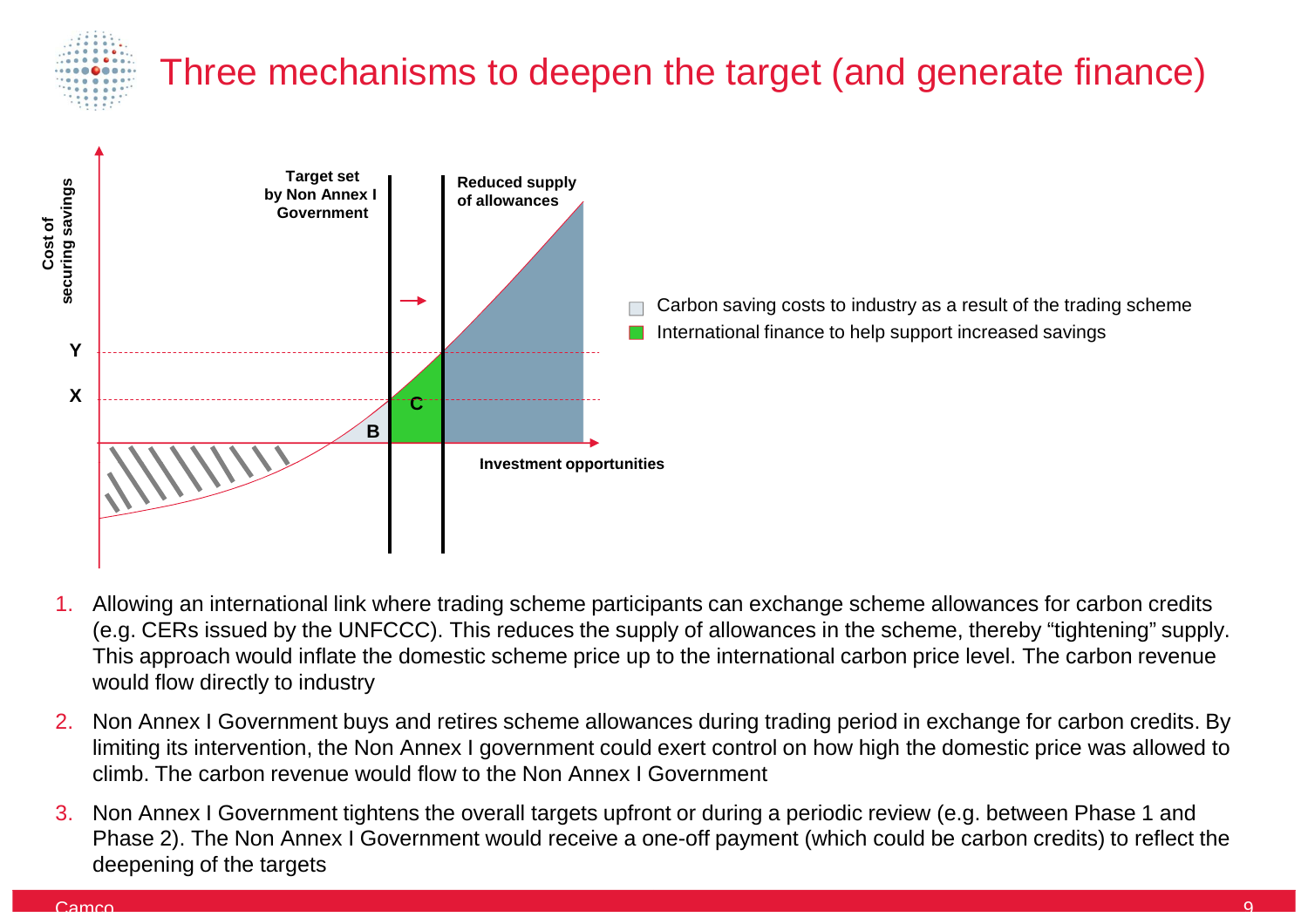

# A possible structure for securing international finance (1)

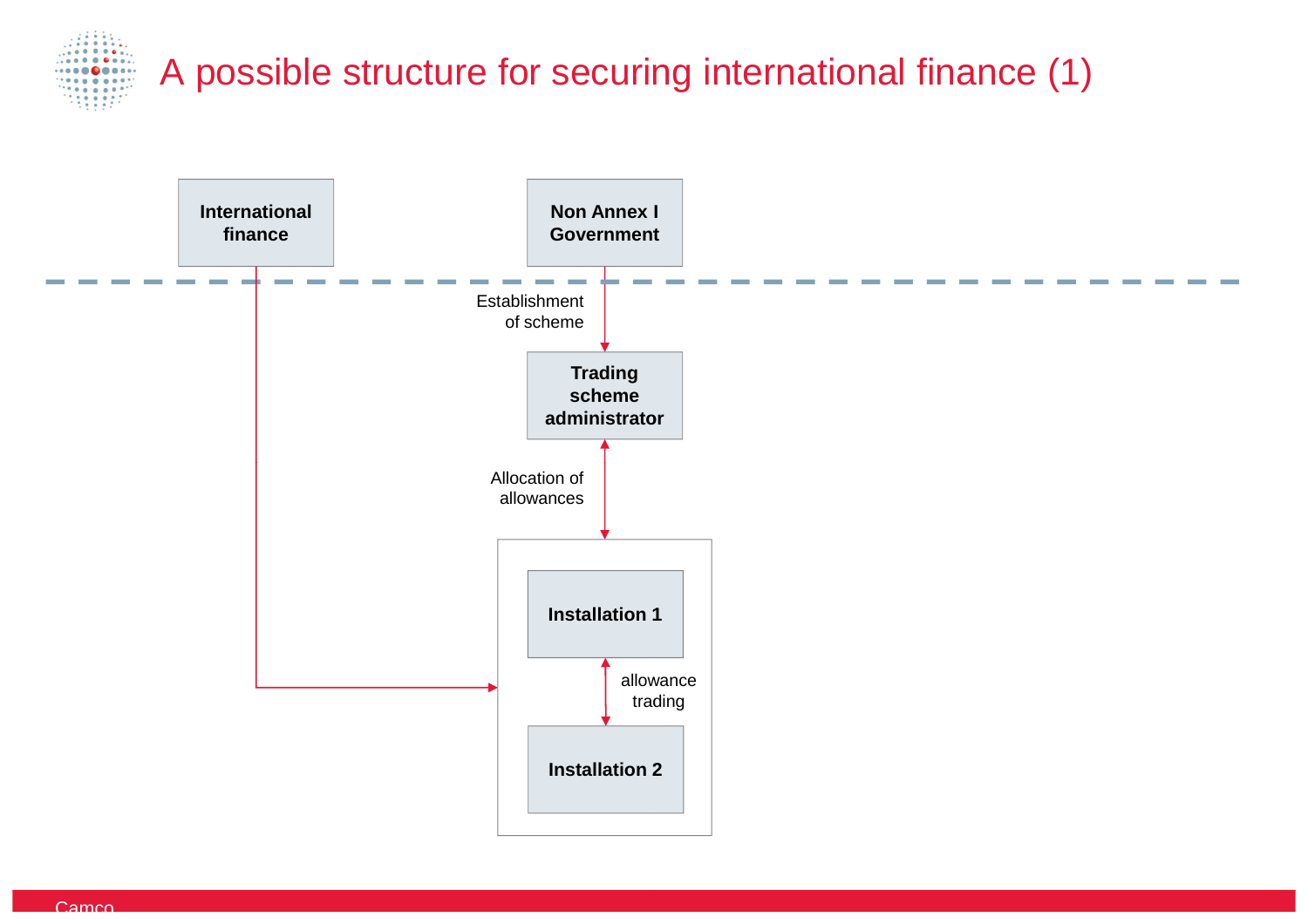

# A possible structure for securing international finance (2 & 3)

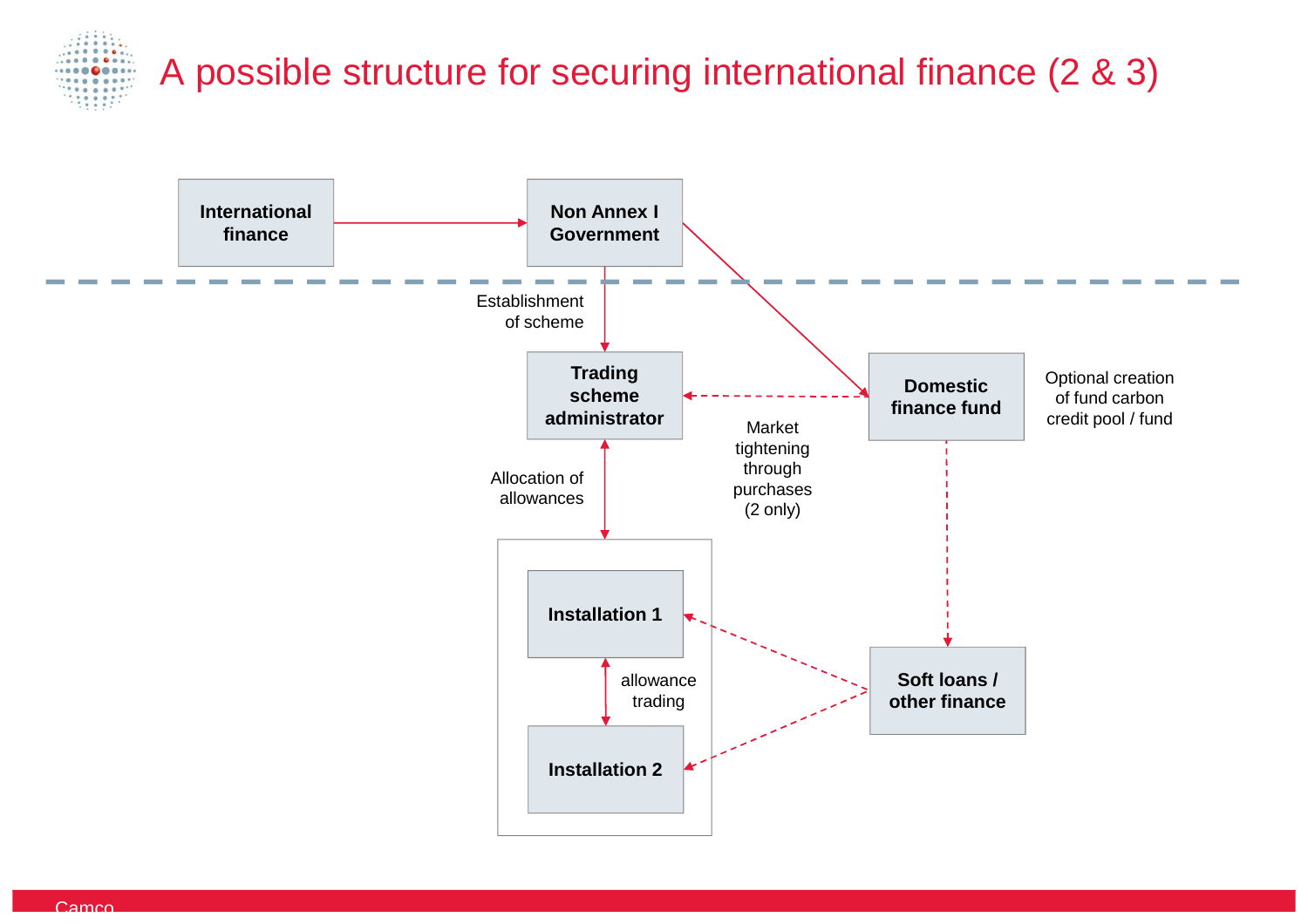

- • $\bullet$  The focus on EE enables the targeting of both production and consumption without the "double counting" issues that would be created if the EU ETS wanted to cover electrical energy consumption
- •• In the PAT scheme, reduced consumption downstream does not automatically lead to an upstream benefit for the electricity generation sector



• **The focus on energy efficiency (an intensity mea easure) allows the PAT scheme to tackle both energy production and consumption**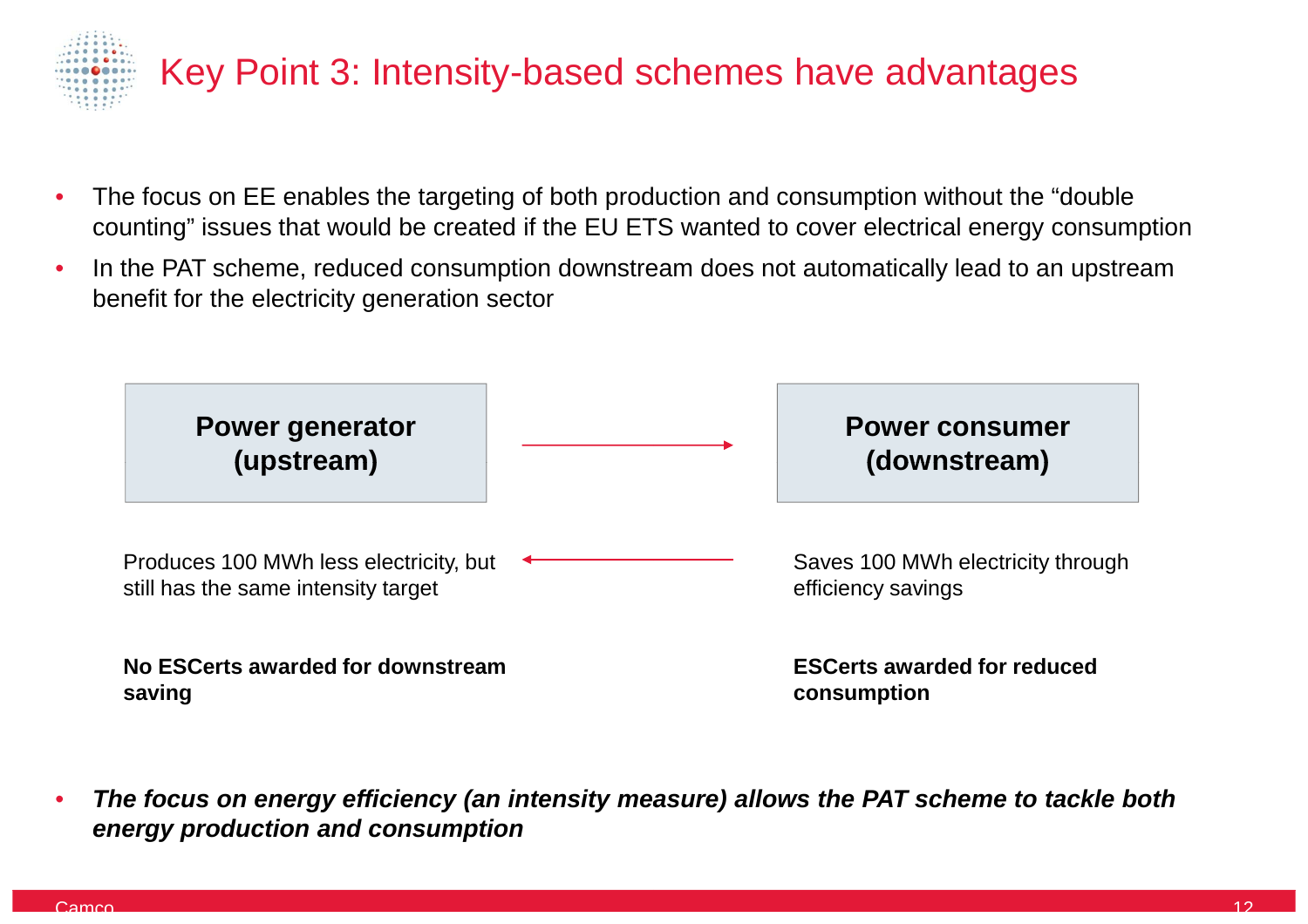

#### Intensity-based schemes for Annex I countries?

•• The primary driver for using **absolute** targets in Annex I countries is the belief that only absolute caps can guarantee emission reductions. This is true, technically, but highly misleading

| Assume 2% long term annual economic growth |                                      | Required p.a. intensity improvement |  |
|--------------------------------------------|--------------------------------------|-------------------------------------|--|
|                                            | • 20% (30%) reduction target by 2020 | $4.1\%$ $(5.4\%)$                   |  |
|                                            | • 60% (80%) reduction target by 2050 | $4.2\%$ $(5.8\%)$                   |  |

- • $\bullet$  If actual economic growth is above the forecast in any one period, total emissions would be slightly above the long term target. If growth is below the forecast, total emissions would be ahead of the target
- •• Economic growth would have to be higher than the required intensity reduction target for absolute emissions to increase
- • $\bullet$  With the required intensity targets more than double the growth rate, this is unlikely...
- •• [An absolute cap is a special case intensity scheme where the economic growth variable is arbitrarily fixed at 0%]
- •**• While intensity targets cannot guarantee absolute reductions, the numbers do!**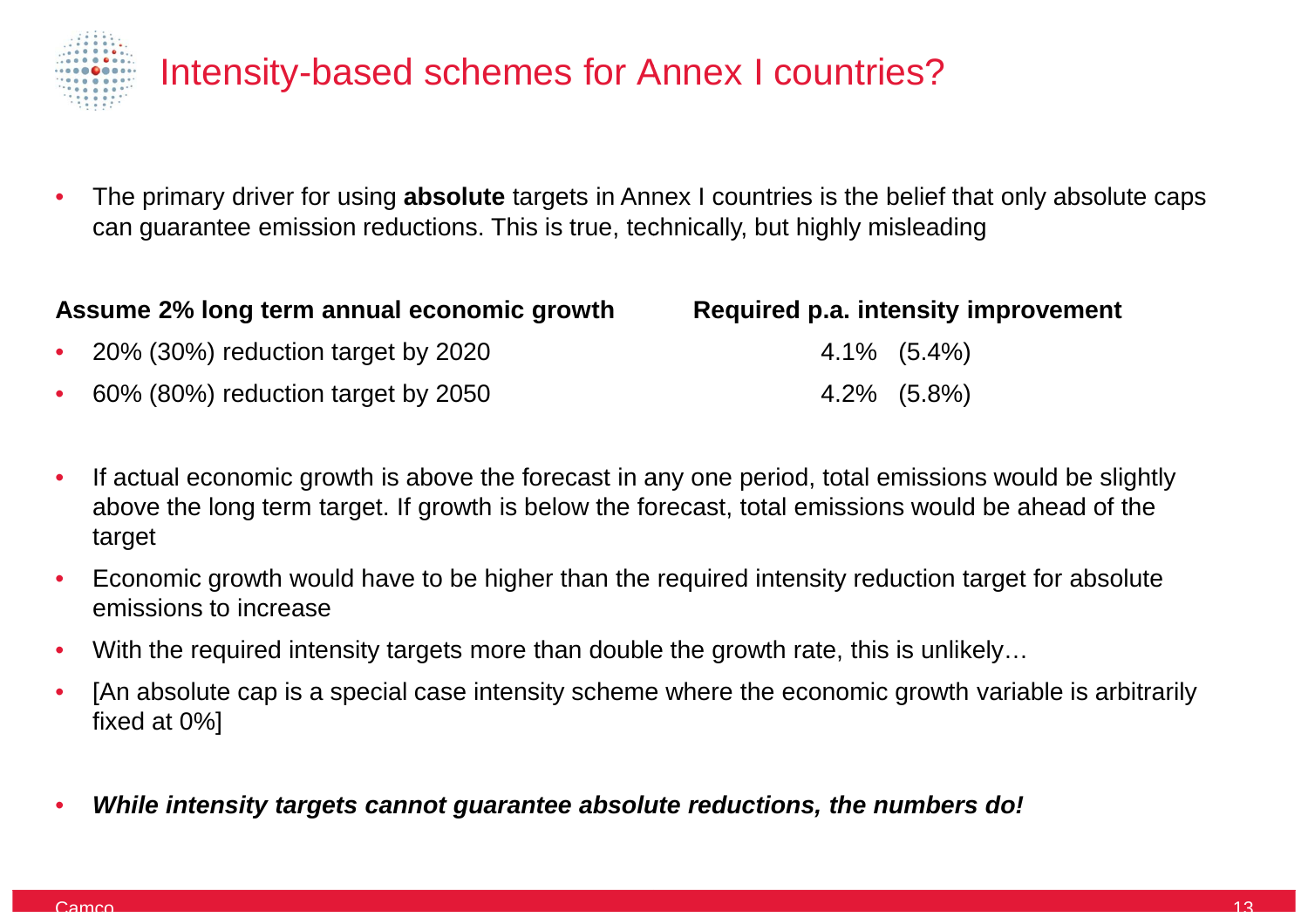

- •• Carbon or energy efficiency trading schemes are an attractive solution because they:
	- 1. Address "additionality" in an economically robust and elegant way
	- 2. Have the potential to generate large flows of carbon credits (and hence investment capital):
		- •• Uses International Finance to support emission reductions in Non Annex I countries
		- •• A trading scheme can be created as a single, national "project" (/NAMA) covering large % of emission sources
	- 3. Intensity-based targets (for energy or carbon) are attractive because they:
		- $\bullet$ • Can cover more of the economy than absolute targets by avoiding double counting issues
		- •• Allow for strong economic growth in developing countries
- •• As targets deepen, intensity-based trading schemes could be revisited in Annex I countries